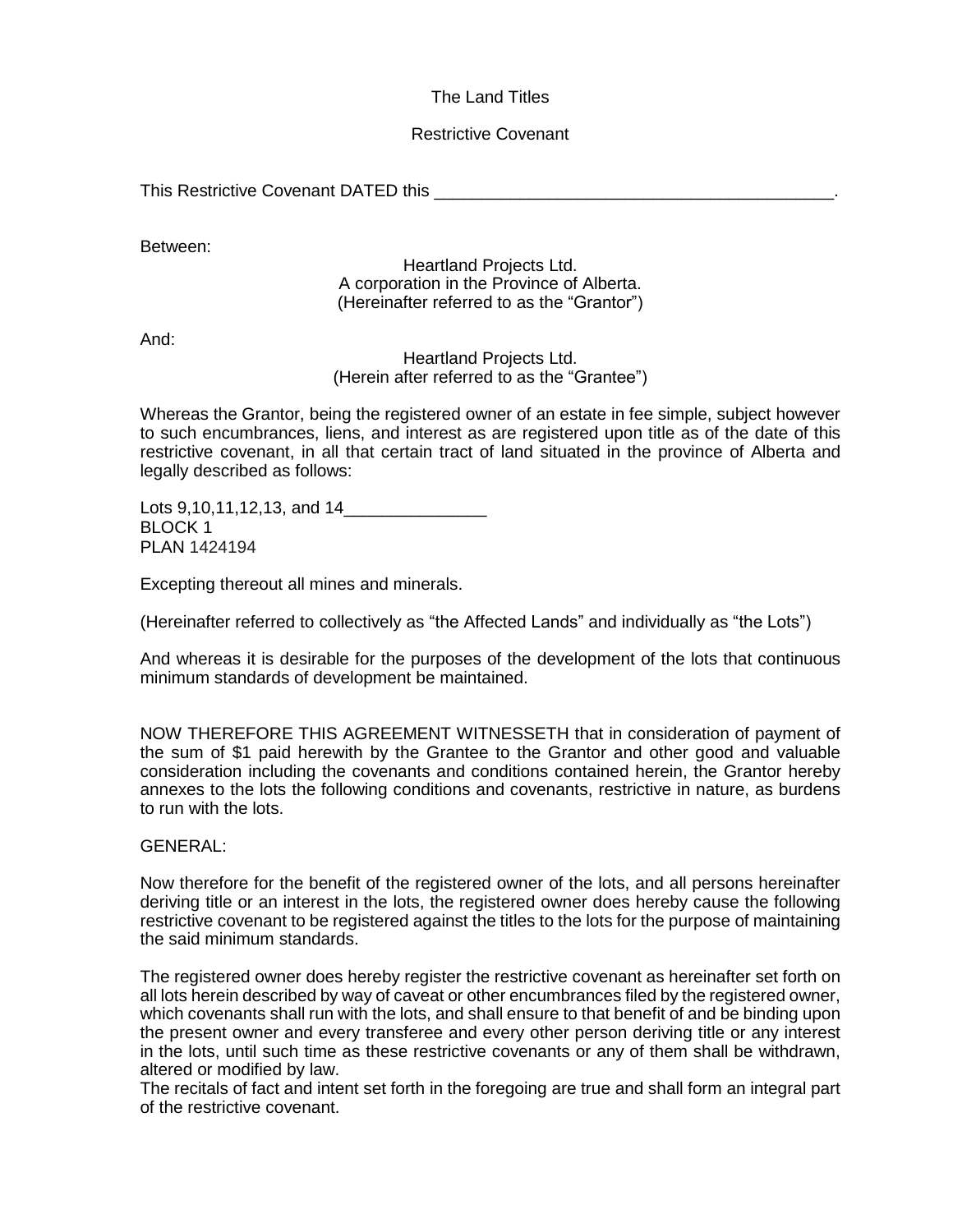The developer, Heartland Projects Ltd., may, from time to time and either permanently or temporarily, at its sole discretion, assign or otherwise delegate its various discretions and authorities hereunder (including, but not limited to, the discretion and authority to re-delegate or reassign) to any third party including, but not limited to, any organization composed of one or more owners of lots within the affected lands.

Nothing herein shall be taken or construed to require or otherwise oblige the developer to take any steps to enforce the provisions of the Restrictive Covenant: nor render the developer liable for the failure of an owner of a lot to adhere to or conform to the provisions of this Restrictive Covenant. It being the intention of this document that each and every owner of the various lots comprising the affected lands remains responsible to abide by and comply with the provisions of this restrictive covenant.

Providing that the developer has acted in good faith in respect of the same nothing herein shall render the developer liable for any exercise or failure to exercise its various discretions and authorities hereunder.

#### RESTRICTIONS:

Each lot owner shall be solely responsible for ensuring that all laws, regulations and statutes in force (setbacks, electrical code, sewage systems code, animal bylaws, etc.) are adhered to.

Each lot owner shall provide sufficient tree cover to ensure that any building other than the main home and garage are not visible from the public roadway or from adjacent properties. No part of the lots shall be used for depositing, dumping, burning, gathering, accumulating, storing or storage of any refuse, trash, garbage (including discarded, damaged or used vehicles and building materials), landfill, or any other unsightly chattels and materials.

Each lot owner shall maintain their lot in the safe, clean, and attractive condition. Each lot owner shall be responsible for keeping the grass mowed and the area cleaned between the front property line and the public roadway abutting their lot. Each lot owner shall be bound by the development guidelines and restrictions contained herein and also those Design Guidelines attached hereto as Schedule "A".

#### DESCRIPTION OF DEVELOPMENT CONTROL REGULATIONS:

The development control restrictions referred to are as follows:

No out building or accessory building, or structure of any nature or kind shall be placed nor erected on any lot until such time as a single family residential dwelling house conforming to the requirements of these developments control restrictions have been constructed thereon. No more than one single family residential dwelling house shall be constructed on any lot. No development of any nature shall be undertaken upon any lot unless and until the owner of such lot has communicated intent to the developer regarding specifications to illustrate design, materials and finishing, and access.

The owner of the lot shall remain liable to repair and replace any damage occasioned to the roadways running through the affected lands by such owner, the contractors and subcontractors in the course of construction, and construction shall be deemed to be incomplete until such repairs and replacements are made.

Single family, residential dwelling houses shall be placed within the site plan for each lot.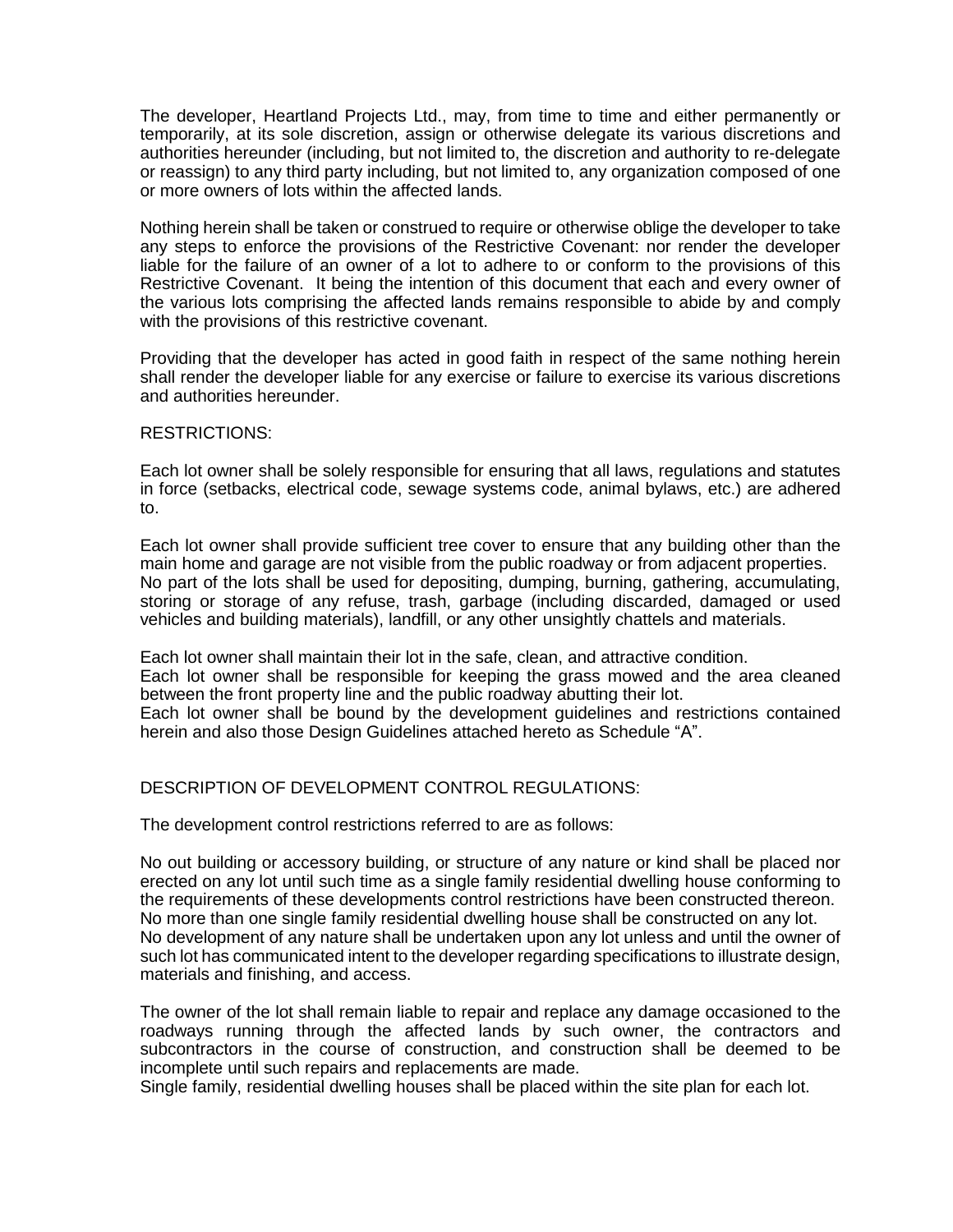All accessory buildings and outbuildings shall bear an exterior finish and design which is architecturally consistent with the single family residential dwelling approved and constructed on the lot.

#### PROHIBITED CONSTRUCTION AND DEVELOPMENT:

The following developments and undertakings shall be prohibited on the Affected Lands and each of the lots comprising the same, namely:

Any commercial or industrial use not naturally or normally incidental, subordinate and exclusively devoted to the principal single family residential home located thereon; Any signage in relation to any commercial activity or venture whatsoever;

The movement on to any lot of a building, including but not limited to a single family residential home from any other location; mobile homes of any size or description and any modular manufactured home or home package.

Quonset style buildings or Quonset style shops, sea cans, tarp buildings or sheds are not permitted.

Only one permanent outbuilding may be allowed per lot with the exception of the principal residence where the garage is detached.

Fencing. The lot area in front of the home to be left open and not fenced the recommended fence to the rear of the home can be black chain link or cedar post and beam.

#### RUNNING WITH THE LANDS:

Any assignment, sale or transfer of the Affected Lands or of any lot comprising the same or any portion thereof shall be deemed to be made subject to the terms of this Restrictive Covenant, and the various restrictions, conditions and covenants contained in this Restrictive Covenant and shall be covenants running with the Affected Lands and shall be appurtenant to and shall bind the same and all parts thereof for the mutual benefit of all persons who may, from time to time, own or occupy the Affected Lands of any lot comprising the same or any portion thereof.

#### SEVERANCE:

The invalidity of any particular provision of this Restrictive Covenant will not affect any other provision, and this Restrictive Covenant will thereafter be construed as if such invalid provision were omitted.

#### INTERPRETATION LAW:

This document shall be interpreted in accordance with the laws of the province of Alberta.

DATED this **Example 20** and  $\overline{a}$  and  $\overline{b}$  and  $\overline{c}$  and  $\overline{d}$  and  $\overline{b}$  and  $\overline{a}$  and  $\overline{a}$  and  $\overline{a}$  and  $\overline{a}$  and  $\overline{a}$  and  $\overline{a}$  and  $\overline{a}$  and  $\overline{a}$  and  $\overline{a}$  and  $\overline{a}$  and

HEARTLAND PROJECTS LTD.

Per: \_\_\_\_\_\_\_\_\_\_\_\_\_\_\_\_\_\_\_\_\_\_

HEARTLAND PROJECTS LTD.

Per: \_\_\_\_\_\_\_\_\_\_\_\_\_\_\_\_\_\_\_\_\_\_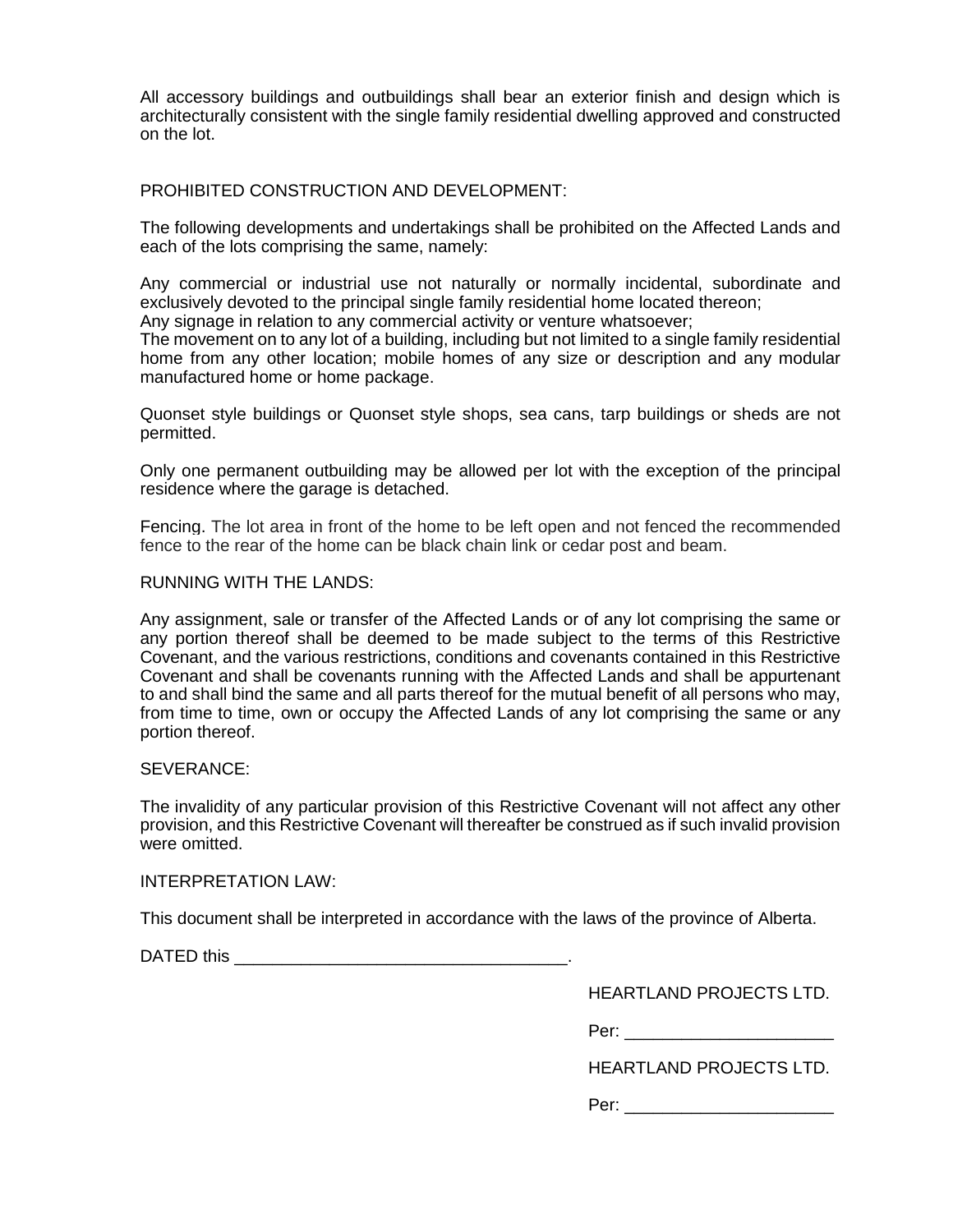# **SCHEDULE "A"**

# **DESIGN GUIDELINES**

Attention is to be paid not only to the unified appearance of your home and landscaping, but to the surrounding neighbourhood as well

### Minimum house sizes

The single family residential construction upon the lot shall have the minimum floor area excluding: basements, bonus rooms, garage, patio, porch or like part of the building as follows (sq. footage relates to the total area of floors above building grade)

The lots in Heartland Estates proved ample room for homes larger than the minimums provided below. The minimum requirements are designated only to ensure a consistent theme for the neighborhood.

The home design must be approved by the developer Heartland Projects before home construction can start.

The front of the home must face the subdivision road and have a setback of 100 ft. from the front property line.

Bungalow - 1600sq ft. 2nd Story - 2500 sq. ft. with 1600 sq. ft. minimum on main floor Bi Level - 1700 sq. ft. Split Level - 2000 sq. ft. with 1600 sq. ft. on the main floor Minimum attached or detached garage size - 32x24 Homes on lot 9 and 10 must be a bungalow design Homes on lot 11 and 12 must be constructed with in the site plan

## Exterior Materials

Finishes must include at least 2 of the following materials: brick, stone, cultured stone, ceramic tiling, stone tile, stucco and vinyl.

Where vinyl is the predominant front elevation material a minimum of 300 sq. ft. of brick, shale or other such material shall be used in combination with the vinyl exterior.

Where stucco is the predominant front elevation material the stucco is to be incorporated with boxed out detailing around the windows as well as a minimum of 24'' detail return on the corners. A minimum of 100 sq. ft. of brick/stone shall be used if stucco is the primary finish. Colours choice on the main body of the house is restricted to earth tones.

## Roofing

Roof material should consist of wood shakes, clay or concrete tile, or architectural asphalt shingles.